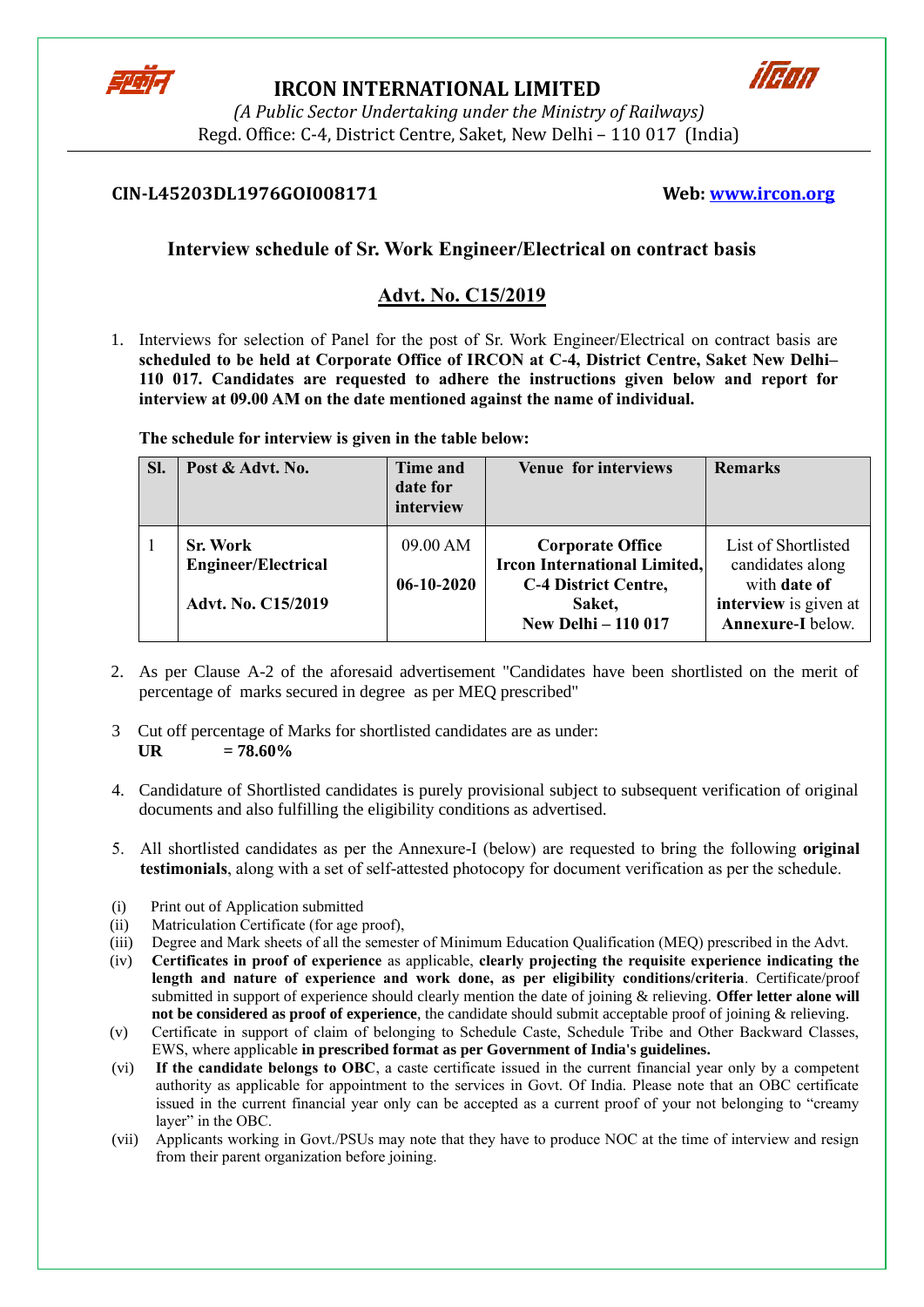Page: 2 of 3

- (viii) One Photo-identity-card like Aadhaar Card, Driving-license, Passport or any other valid document with you for identification
- 6. Candidates, who have been awarded CGPA/OGPA/DGPA in place of marks in degree, should submit proof of conversion factor as applicable to percentage as prescribed by the University/Institute.
- 7. Failure to adhere to above may lead to cancellation of the candidature. The interview of such candidates may be held at discretion of Ircon management. No claim whatsoever in case of cancellation of candidature/non-interview (due to non-adherence as mentioned above) shall be entertained.

### **General Instructions:**

- (i) The candidates are once again advised to check their eligibility thoroughly before appearing for the interview to avoid disappointment at later stage. If any discrepancies are found at any stage of the recruitment process, the candidature of the candidate will be immediately cancelled.
- (ii) IRCON shall be free to reject any application at any stage of the recruitment process, if the candidate is found ineligible for the respective post. The decision of IRCON in all matters regarding eligibility of the candidates at all stages of selection and any other matter relating to recruitment shall be final. No correspondence or enquiries shall be entertained by IRCON, in this regard.
- (iii) The candidates are advised to make necessary arrangements for his/her stay/lodging on their own.
- (iv) IRCON will not entertain any request for change of date and time schedule of interview.
- (v) If any of the particulars stated by candidate in the application on verification is found to be incomplete or incorrect or if you are found to have willfully suppressed any material fact/information relevant to the consideration of your case without prejudice to any other action that may be taken in consequence thereof, your candidature will be summarily rejected and you will not be interviewed.
- (vi) IRCON reserves the right of postponing or deferring the date(s) of interview for which necessary intimation will be sent to you in this case. No claims will be entertained against cancellation charges of ticket or otherwise.
- (vii) Canvassing in any form by or on behalf of a candidate will be a disqualification.
- **(viii) The candidates are advised to read the detailed instructions carefully before coming for the interview. No further intimation/ correspondence will be made with the candidates in this regard.**

In case of Doubt/ Query/ Clarification, please mail us at recruitment@ircon.org